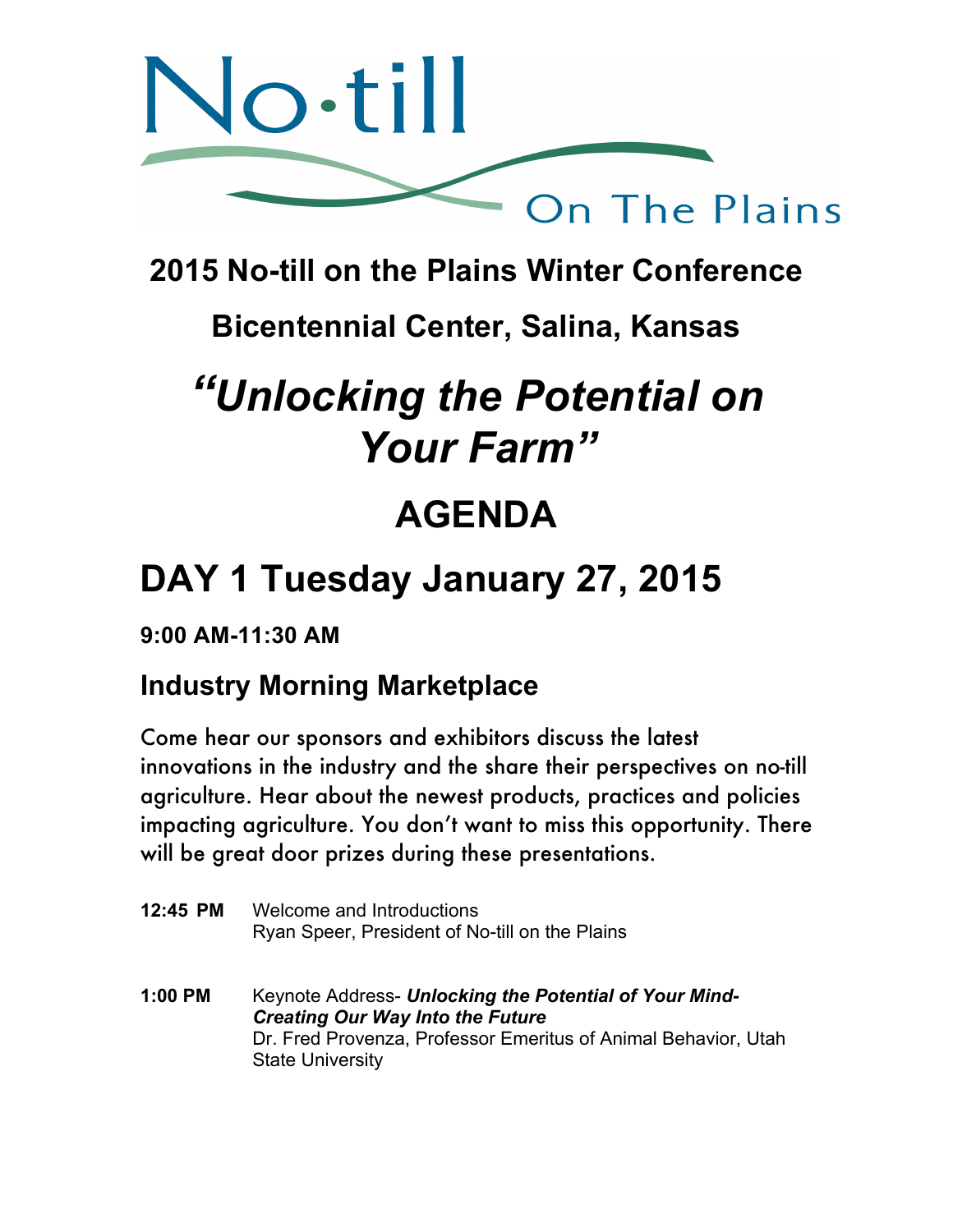#### Breakout Session #1 **2:30 PM–3:20 PM**

*No-till Equipment Basics* Paul Jasa, University of Nebraska-Lincoln

*Soil Biological Fertility, Letting the Soil Microbes Provide the Nutrients!* Dr. Jerry Hatfield, USDA-ARS, Des Moines, Iowa

*Managing Carbon for the Soil and the Climate* Dr. Charles Rice, Kansas State University

*Panel Discussion: Continuous No-till Top to Bottom, Less than 22 Inches of Precipitation*

*Why No-till?...A Forty-Year Answer* John Aeschliman, no-till producer Colfax, Washington

*"The Dirt" on No-till Systems in the Southern Plains* Nathan Haile, USDA-NRCS, Weatherford, Texas

*Using Cover Crops for Weed Control* Cameron Mills, no-till producer, Walton, Indiana

## **3:20 PM – 4:25 PM** Break and Tradeshow Visits Break Sponsor: High Plains National Sunflower Association

#### Breakout Session # 2 **4:30 PM–5:20 PM**

*Your Soils are Changing (The First Five Years)* Candy Thomas, USDA-NRCS, Salina, Kansas

*Making The Weather Work for You: 2015 Forecast* Brian Bledsoe, Meteorologist, Colorado Springs, Colorado

*Success with Companion Crops* Robin and Kelly Griffeth, no-till producers, Jewell, Kansas

*Fallow----The Silent Killer: Solutions to Replace Detrimental Fallow Periods* John Heerman, no-till producer, Haxtum, Colorado

*Principles of Holistic Management* Joshua Dukart, Certified Holistic Educator, Bismark, North Dakota

*Thinking for a Change- Making Big Changes on the Farm to Stay Viable* Steven Tucker, no-till producer, Venango, Nebraska

*Panel Discussion: Continuous No-till Top to Bottom More Than 22 inches of Precipitation*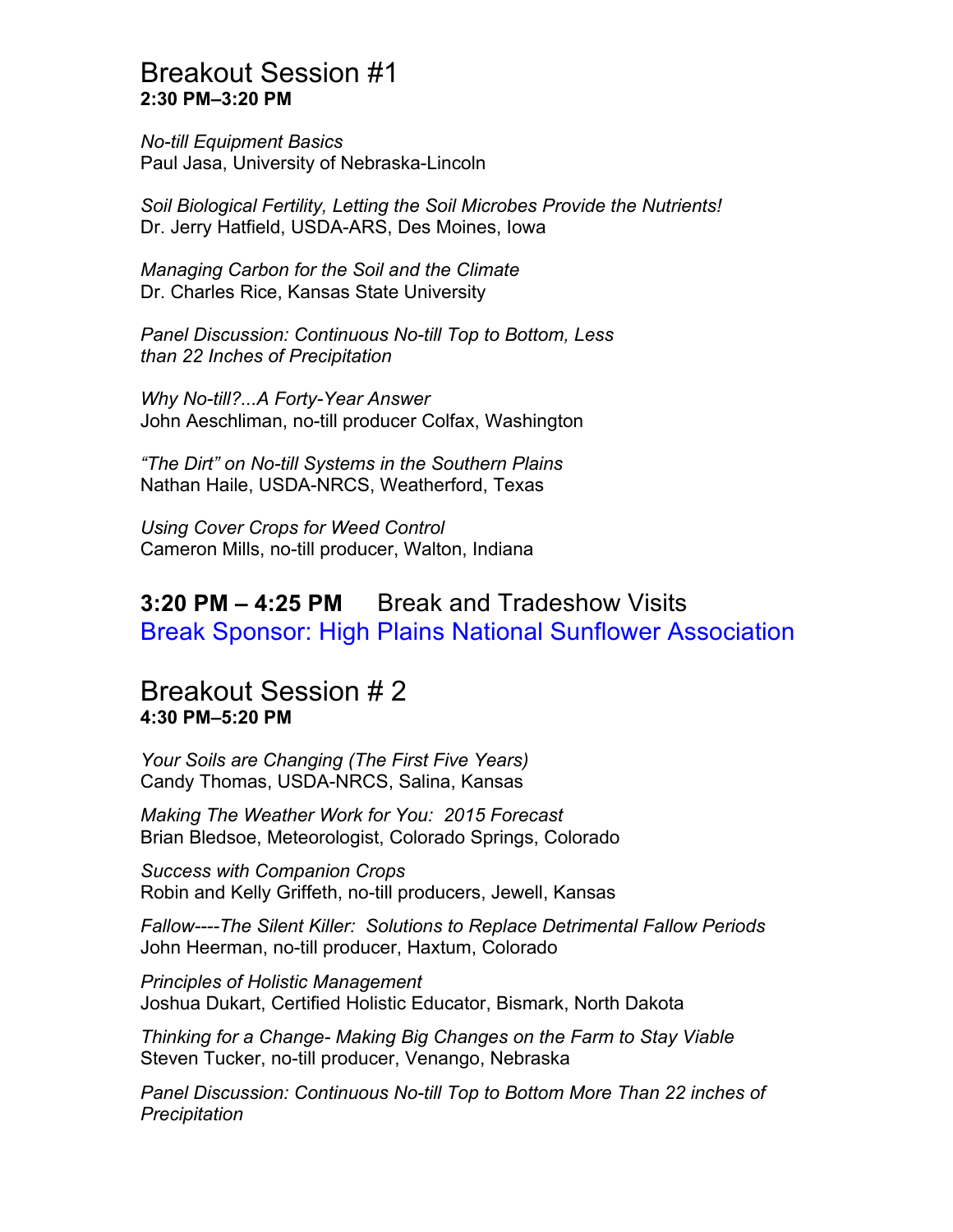### Breakout Session # 3 **5:25 PM – 6:15 PM**

*No-till 101- Beginning Guide* Josh Lloyd, no-till producer, Oak Hill, Kansas & Roger Long, agronomist, Rosen's Inc., Great Bend, Kansas

*Climate Crops, Cattle and Covers, Adjusting to a New Norm Volatility* Jimmy Kinder, no-till producer, Walters, Oklahoma

*Integrating Cover Crops and Soil Health into a Commercial Grazing and Beef Finishing Operation* Shawn Tiffany, no-till producer/stockman, Herrington, Kansas

*Intensification for Improved Productivity and Soil Quality in Low Precipitation Environments* Dr. Meagan Schipanski, Colorado State University

*Matching Cover Crop Choices with Livestock Enterprises* Jim Gerrish, American GrazingLands LLC, May, Idaho

*Managing Microbes: AMF in Cropping Systems* Dr. Wendy Taheri, soil microbiologist, Pelham, Georgia

*The Soil Renaissance Project* Chad Ellis, The Noble Foundation, Ardmore, Oklahoma

#### **6:20 PM-7:20 PM**

## **Beer and Bull**

### **Networking with our sponsors and exhibitors in the Arena and Concourse Areas**

Sponsors: Farm Credit Associations of Kansas AXA Equitable Finance Dow AgroSciences, Enlist Weed Program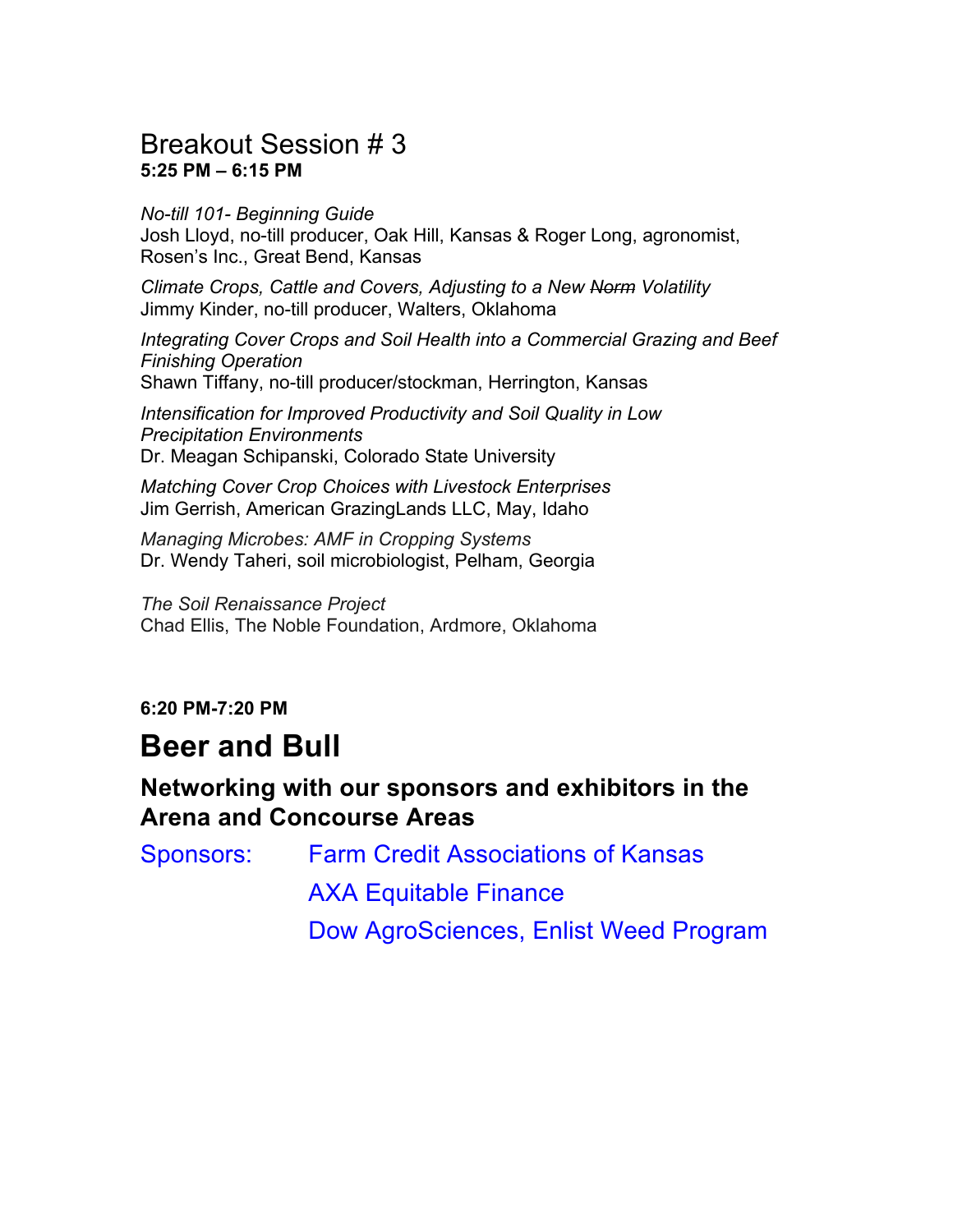## **DAY 2 Wednesday January 28, 2015**

**8:00 AM – 8:20 AM** Welcome

**8:25 AM – 9:25 AM** *Thinking Regeneratively: Beyond Our Own Borders* Joshua Dukart, Certified Holistic Educator, Bismark, North Dakota

#### Breakout Session # 4 **9:35 AM – 10:20 AM**

*No-till 101- Beginning Guide* Josh Lloyd, no-till producer, Oakhill, Kansas & Roger Long, agronomist, Rosen's Inc., Great Bend, Kansas

*Stretching Your Days with Relay Crops* Randy Small, no-till producer, Neodesha, Kansas

*The Spice of Life: Forage Variety, Nutrition, and Health* Dr. Fred Provenza, Professor Emeritus of Animal Behavior, Utah State University

*Matching Cover Crop Choices with Livestock Enterprises* Jim Gerrish, American GrazingLands LLC, May, Idaho

*Applications for Unmanned Aerial Systems in Agriculture* Mark Blanks, Director of KSU UAS Program, Salina, Kansas

*Panel Discussion: Incorporating Livestock into Continuous No-till*

*Managing Carbon for the Soil and the Climate* Dr. Charles Rice, Kansas State University

## **10:25 AM – 11:00 AM** Break and Tradeshow Visits Break Sponsor: AXA Equitable Finance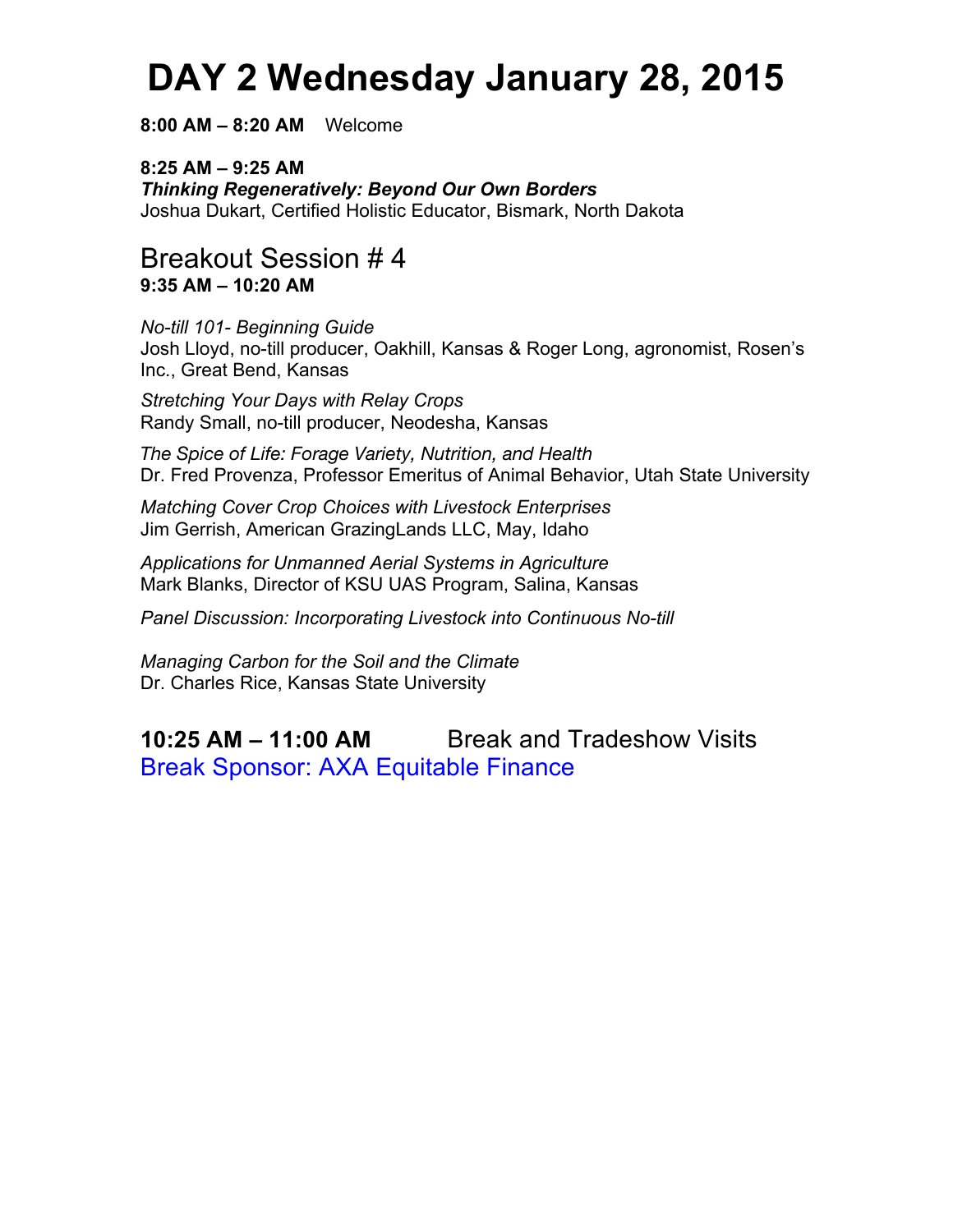#### Breakout Session #5 **11:00AM – 11:50 AM**

*Managing Microbes: AMF in Cropping Systems* Dr. Wendy Taheri, soil microbiologist, Pelham, Georgia

*Panel Discussion: 40 Tips in 50 Minutes*

*Climate Crops, Cattle and Covers, Adjusting to a New Norm Volatility* Jimmy Kinder, no-till producer, Walters, Oklahoma

*"The Dirt" on No-till Systems in the Southern Plains* Nathan Haile, USDA-NRCS, Weatherford, Texas

*Why No-till?...A Forty-Year Answer* John Aeschliman, no-till producer Colfax, Washington

*Intensification for Improved Productivity and Soil Quality in Low Precipitation Environments* Dr. Meagan Schipanski, Horticulturist, Colorado State University

*Success with Companion Crops* Robin and Kelly Griffeth, no-till producers, Jewell, Kansas

## **11:50 AM – 1:15 PM LUNCH**

## Breakout Session #6 **1:20 PM – 2:10 PM**

*No-till Equipment Basics* Paul Jasa, University of Nebraska-Lincoln

*High Density Grazing on Cover Crops* Michael Thompson, no-till producer, Almena, Kansas

*Panel Discussion: Continuous No-till Top to Bottom - more than 22 inches*

*Fallow----The Silent Killer: Solutions to Replace Detrimental Fallow Periods* John Heerman, no-till producer, Haxtun, Colorado

*Conservation Agriculture Increases Water Use Efficiency in all Cropping Systems; Lots of Water Lots of Crop!* Dr. Jerry Hatifield, USDA-ARS, Des Moines, Iowa

*Using Cover Crops and Alternate Crops in Southern Oklahoma* Alan Mindemann, no-till producer, Apache, Oklahoma

*Kansas State University Cover Crop Research in No-till Cropping Systems* Dr. Kraig Roozeboom, agronomist, Kansas State University

**2:15 PM- 3:00PM** Break and Tradeshow Visits